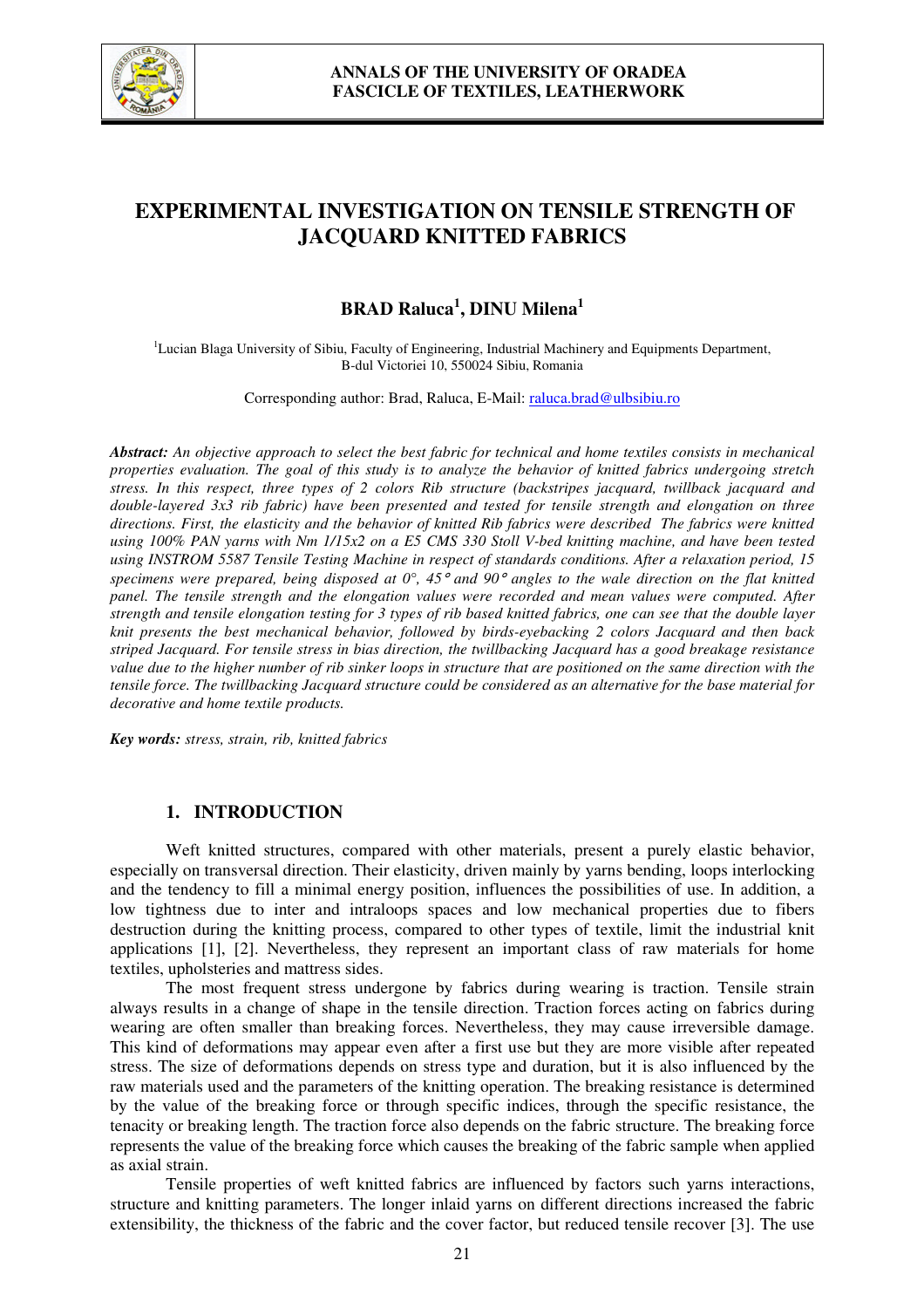of structures which contain floating and normal loops has benefits on tensile behavior and fabrics stiffness (elastic modulus) [4], [5]. Other researchers have tried to improve the knitted fabrics suitability for composite materials by the pre-stretch of knitted perform uni-axially and/or bi-axially before consolidation [6].

The single jersey fabric's mechanical behavior was studied in many papers and in different conditions. In this respect, [7] presents studies on the tensile properties of plain weft knitted DuPont Kevlar fiber fabric reinforced epoxy matrix composites to investigate the anisotropy of knitted fabric composites at different angles. In [8], a "cross-over model" has been proposed for expressing the cross-over of curved yarns of knitted fabric and tensile strength properties have been predicted by estimating the fracture strength of yarns bridging the fracture plane. Z. Jinyun et al. [9] describe a method for testing the elastic knitted fabric Poisson ratio and modulus was proposed based on orthotropic theory and strip biaxial tensile test. The paper [10] is focused on the bursting strength of various derivatives of single jersey knit fabric in both grey and finished state. Higher presence of tuck and miss loops in wales direction affect the bursting strength.

The mechanical properties of Rib structures are also predicted or tested in many papers. In [11], the mechanical performance of the composites which are reinforced with glass knitted fabrics composed of tuck stitches have been investigated. Tensile, compression, impact and compressionafter-impact tests were performed and the results of the composites reinforced with full cardigan derivative knitted fabrics and  $1\times1$  rib knitted fabrics of glass fibers have been compared.

The paper in [12] shows that the weft knitted fabrics with Rib structure have a superior tenacity. Also, double jersey fabrics of Full Cardigan and Full Milano represent better mechanical properties in comparison with single jersey fabrics. In [13], the Milano rib knit fabric structure has been approximated by several simpler plain stitches and its stiffness and strength of each unidirectional composite is predicted.

#### **2. RIB JACQUARDS**

Traditionally, quilted double-layer structure filled with unidirectional weft yarns is the base material for mattress covers. These structures are thick, with good tensile strength and dimensional stability, due to reduced elongations by the float stitch of blister yarns and weft threads. Between the double-knitted fabrics, one can emphasize the double jersey and interlock structures. Due to the spatial position of the rib sinker loop, double jersey has high elasticity on the course direction. The ratio of the transverse and longitudinal directions elongations for 1x1 Rib is approximately equal to 4.

Many weft knitted jacquards in two colors are based on 1x1 Rib fabrics. A part of front bed needles are selected to knit with first color, while those remaining are selected to knit color 2. One design row is made with 2 feeders. If all backloops are knitted with every feeder, it will result horizontally color stripes on the back of the fabric. The length of the yarn floats lies on one space needle, which will involve a small extension on course direction. The twillbacking double jersey fabric is a knitted structures obtained with one to one back needles selection. It is a more stable and balanced structure than the striped backing one. The Rib Jacquards have lower breaking deformation and tensile because of uneven traction efforts placement.

A double layer knitted fabric can be obtained on twelve needles with purl set-out. In this case, two 3x3 Rib structures are intermeshed. The knit presents a greater elasticity and smaller width than double jersey fabric. Tensile strength on course direction is two times higher than Rib fabrics one, the width and length elongation have lower values than double jersey, but not too much. The knit will not unrove from the end knitted first; it is thicker and heavier and must be made of more fines, resistant and expensive yarns. Productivity is half the rib fabric case.

#### **3. MATERIALS AND METHOD**

The paper presents tensile strength and strain tests on three types of knitted fabrics: horizontally back color stripes Jacquard (K1), twillbacking Jacquard (K2) and double-layered 3x3 Rib knit fabric (K3), which respected the same pattern design on the face of fabrics. The sets were knitted on a Stoll CMS 330 V-bed knitting machine, with 5 needles per inch. The yarns used in this experiment were 100% acrylic, with Nm 1/15 size. Two parallel yarns were fed to yarn feeders, which were used throughout the whole knitting process.

The knitting speed was controlled electronically at 0.9 m/min. on the same number of needles. The take-down tension (the mean value  $WM = 7.0$ ) and the yarn input tension were kept constant for each type of fabric by programming the knitting machine's software. The knitted fabrics were relaxed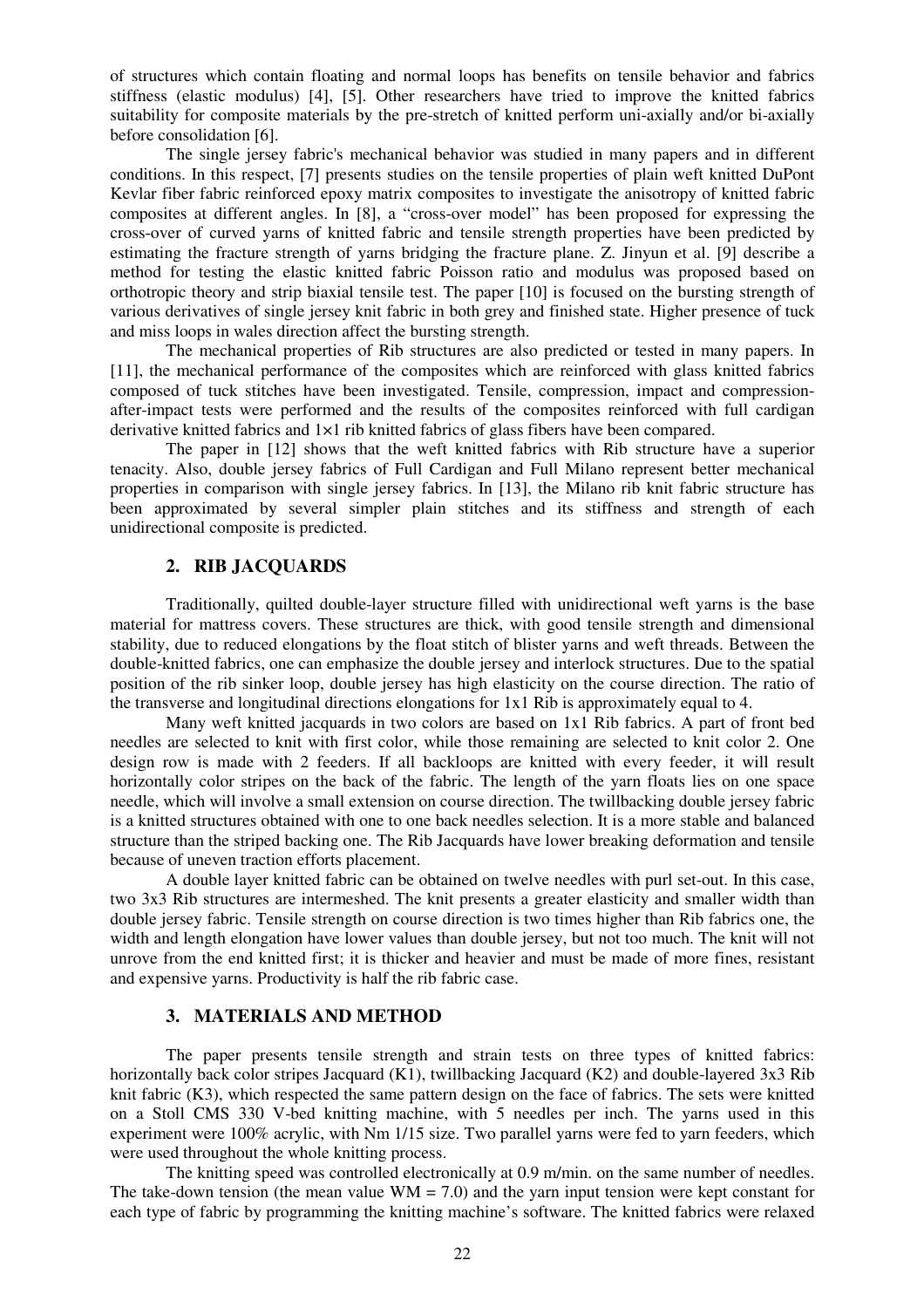

#### **ANNALS OF THE UNIVERSITY OF ORADEA FASCICLE OF TEXTILES, LEATHERWORK**

in dry conditions for 48 hours until the structure parameters were measured, with  $\pm(0.05 - 0.07)$  errors, according to British Standard BS 5441:1998 (Table 1).

|                    | <b>Thickness</b> | CPC   |      | <b>WPC</b> |  |
|--------------------|------------------|-------|------|------------|--|
| <b>Fabric type</b> | [mm.]            | front | back |            |  |
| K 1                | 2.3              | 2.14  | 4.11 | 2.14       |  |
|                    | 3.6              | 3.40  | 3.30 | 2.50       |  |
| ረ3                 | 1.5              | 3.61  | 3.67 | 2.64       |  |
|                    |                  |       |      |            |  |

*Table 1: Dimensional values for knitted fabrics* 

For each type of fabric, tensile tests were conducted at three off-axial angles: 0°, 45° and 90°, regarding the wale direction. At least five specimens for each group with 50 mm. widths were prepared and tested on the INSTROM 5587 Tensile Testing Machine, according to ISO 1421:1998, the Strip Test Method. The distance between the clamping grips was 100 mm. and the crosshead speed was  $v_1 = 15$  mm/min.

### **4. RESULTS**

Figure 1 presents a view of the INSTROM machine with one sample being tested for the tensile strength. Also, three stressed specimens for each direction are shown in the second figure. It could be observed the fact that each orientation sample performed differently, due to the angles between stress and the breaking elements.



*Fig. 1: View of the samples on the testing machine and after the stress test* 

| Fabric type    | <b>Average Stress [MPa]</b> | Average Strain [%] |  |  |  |
|----------------|-----------------------------|--------------------|--|--|--|
| bias           |                             |                    |  |  |  |
| K1             | $2.777 \pm 0.197$           | $38.577 \pm 5.718$ |  |  |  |
| K <sub>2</sub> | $3.529 \pm 0.284$           | $46.917 \pm 4.202$ |  |  |  |
| K <sub>3</sub> | $3.915 \pm 0.232$           | $57.844 \pm 6.975$ |  |  |  |
| horizontal     |                             |                    |  |  |  |
| K1             | $1.323 \pm 0.158$           | $65.024 \pm 9.264$ |  |  |  |
| K <sub>2</sub> | $2.599 \pm 0.175$           | $64.077 \pm 6.262$ |  |  |  |
| K <sub>3</sub> | $3.488 \pm 0.344$           | $80.583 \pm 6.146$ |  |  |  |
| vertical       |                             |                    |  |  |  |
| K1             | $4.429 \pm 0.481$           | $59.685 \pm 5.044$ |  |  |  |
| K <sub>2</sub> | $4.701 \pm 0.294$           | $54.453 \pm 3.631$ |  |  |  |
| K3             | $5.086 \pm 0.294$           | $66.445 \pm 2.354$ |  |  |  |

*Table 2: Mean values for stress and strain of knitted fabrics*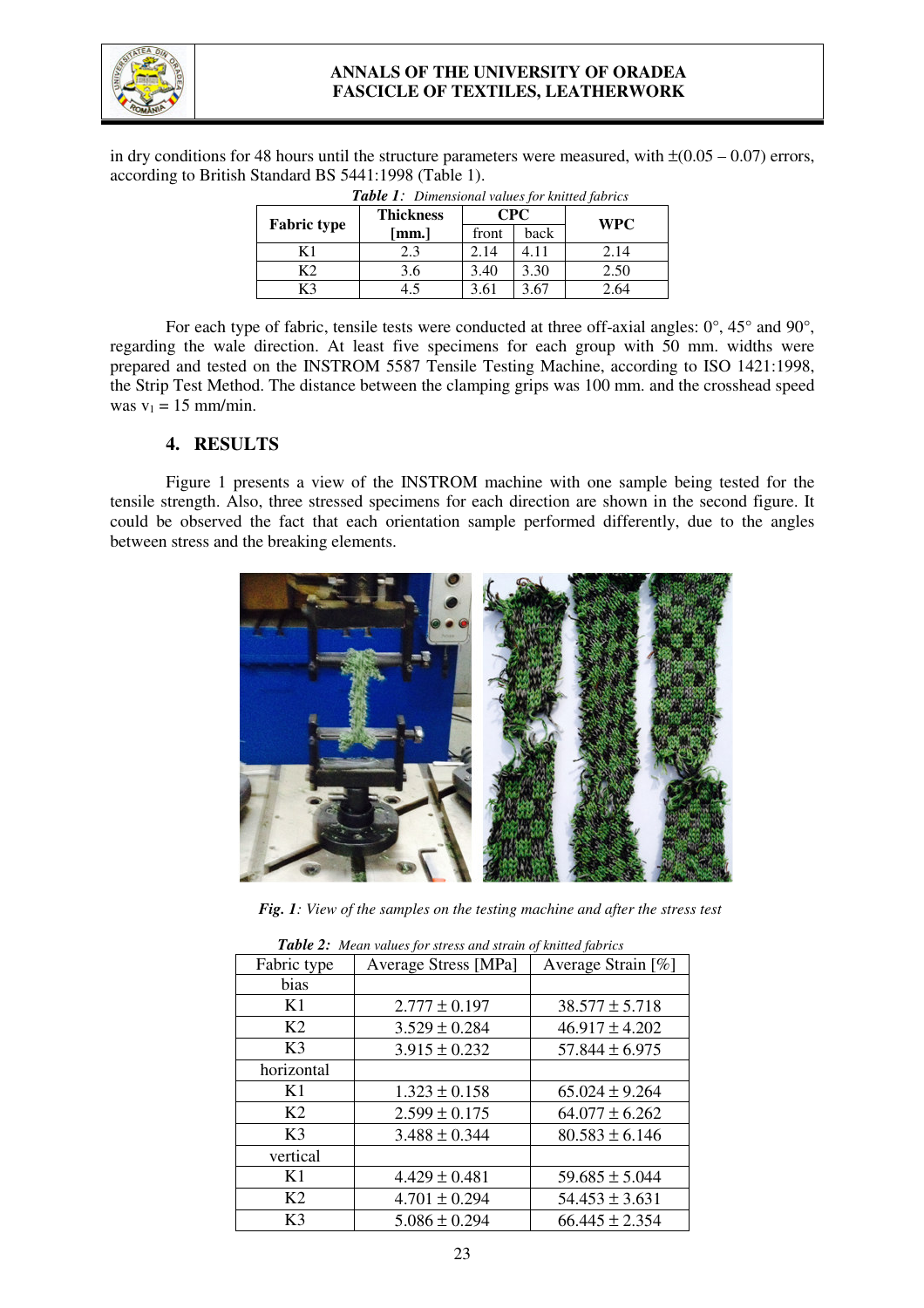The tensile strength values for each sample and angle were recorded. The average values were determined for all 3 knitted types, each with 5 samples, in table 2. Figure 2 shows an example for the case of K3 type and walewise direction.



*Fig. 2: Stress – strain curve for double-layered fabric in walewise direction* 

In figures 3 and 4, a comparative representation of stress and strains values of 3 fabric type and 3 tensile directions are presented.



*Fig. 3: Comparative graphic of stress values of 3 rib fabric type and 3 tensile directions*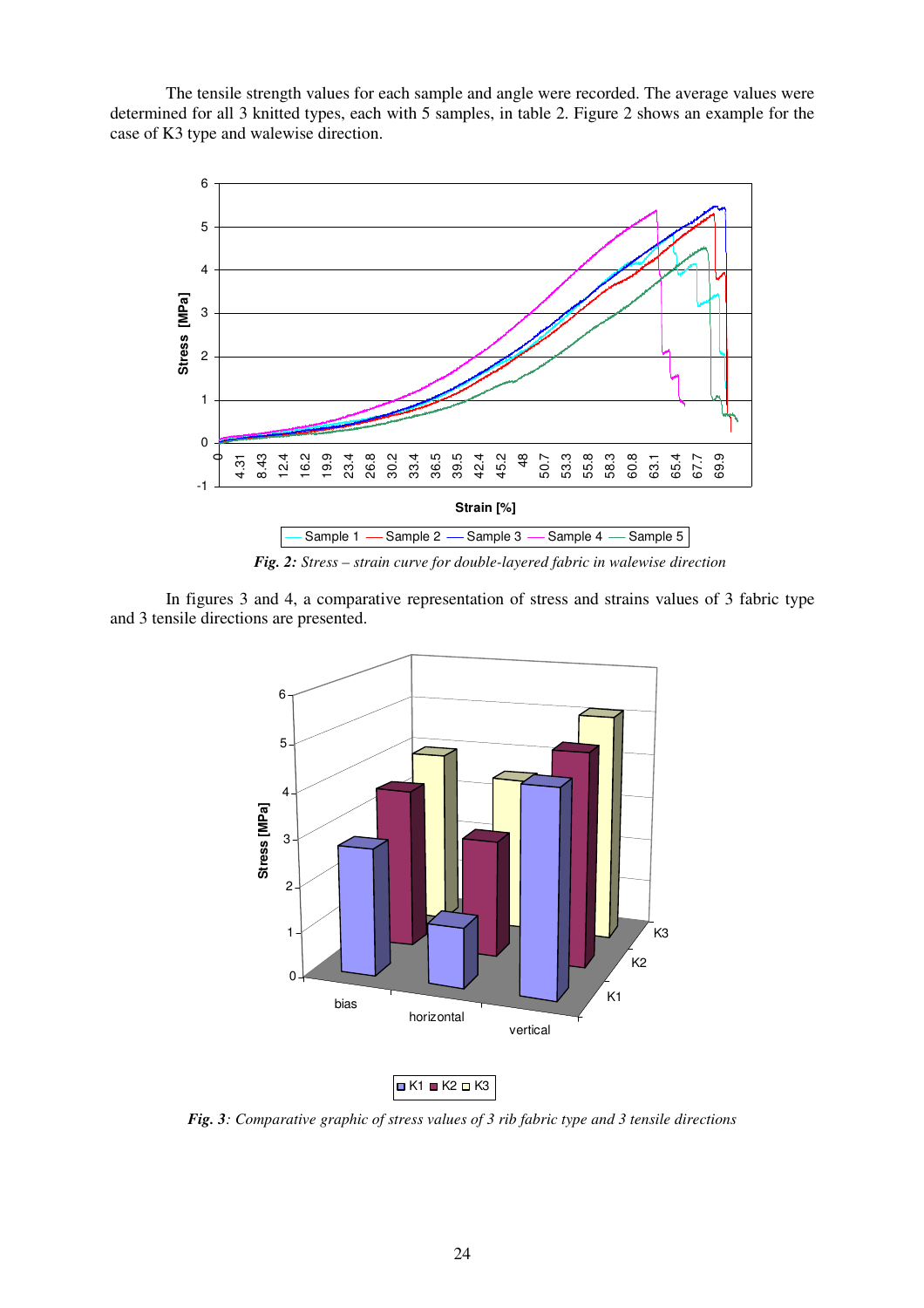

#### **ANNALS OF THE UNIVERSITY OF ORADEA FASCICLE OF TEXTILES, LEATHERWORK**





*Fig. 4: Comparative graphic of strain values* 

In figure 3, one can observe that the highest values for the tensile regardless the structure corresponds to the vertical position due to a double number of side limbs in which the stresses occur, while the horizontal direction is characterized of lower values, as expected. The highest strain value was recorded for the course direction, while bias and walewise elongations are approximately the same especially for K2 and K3 samples.

#### **5. CONCLUSIONS**

After strength and tensile elongation testing for 3 types of 2 colors Rib based knitted fabrics, one can see that the double layer knit presents the best mechanical behavior, followed by birdseyebacking Jacquard and then backstripes Jacquard. For tensile stress in bias direction, the twillbacking Jacquard has a good breakage resistance value due to the higher number of rib sinker loops in structure that are positioned on the same direction with the tensile force.

As a conclusion, the twillbacking Jacquard structure could be considered as an alternative for the quilted double-layer structure for the base material for mattress covers or other applications where a good resistance and elasticity are required.

#### **REFERENCES**

[1] L. Ciobanu, "*Knitted Fabrics Development of 3D for Advanced Composite Materials"*, http://cdn.intechopen.com/pdfs-wm/14297.pdf

[2] K.H. Leong, S. Ramakrishna, Z. M. Huang, G. A. Bibo*, "The potential of knitting for engineering composites-a review"*, Composites, Part A31, pp. 197–220, 2000

[3] R. Liu, T. T. Lao, S.X. Wang, *"Impact of Weft Laid-in Structural Knitting Design on Fabric Tension Behavior and Interfacial Pressure. Performance of Circular Knits"*, Journal of Engineered Fibers and Fabrics, JEFF journal, vol. 8, iss. 4, 2013

[4] M. De Araújo, R. Fangueiro, H. Hong, *"Modelling and Simulation of the Mechanical Behaviour of weft-Knitted Fabrics for Technical Applications, Part II"*, Autex Research Journal, vol. 3, iss. 3, pp. 117-123, 2003